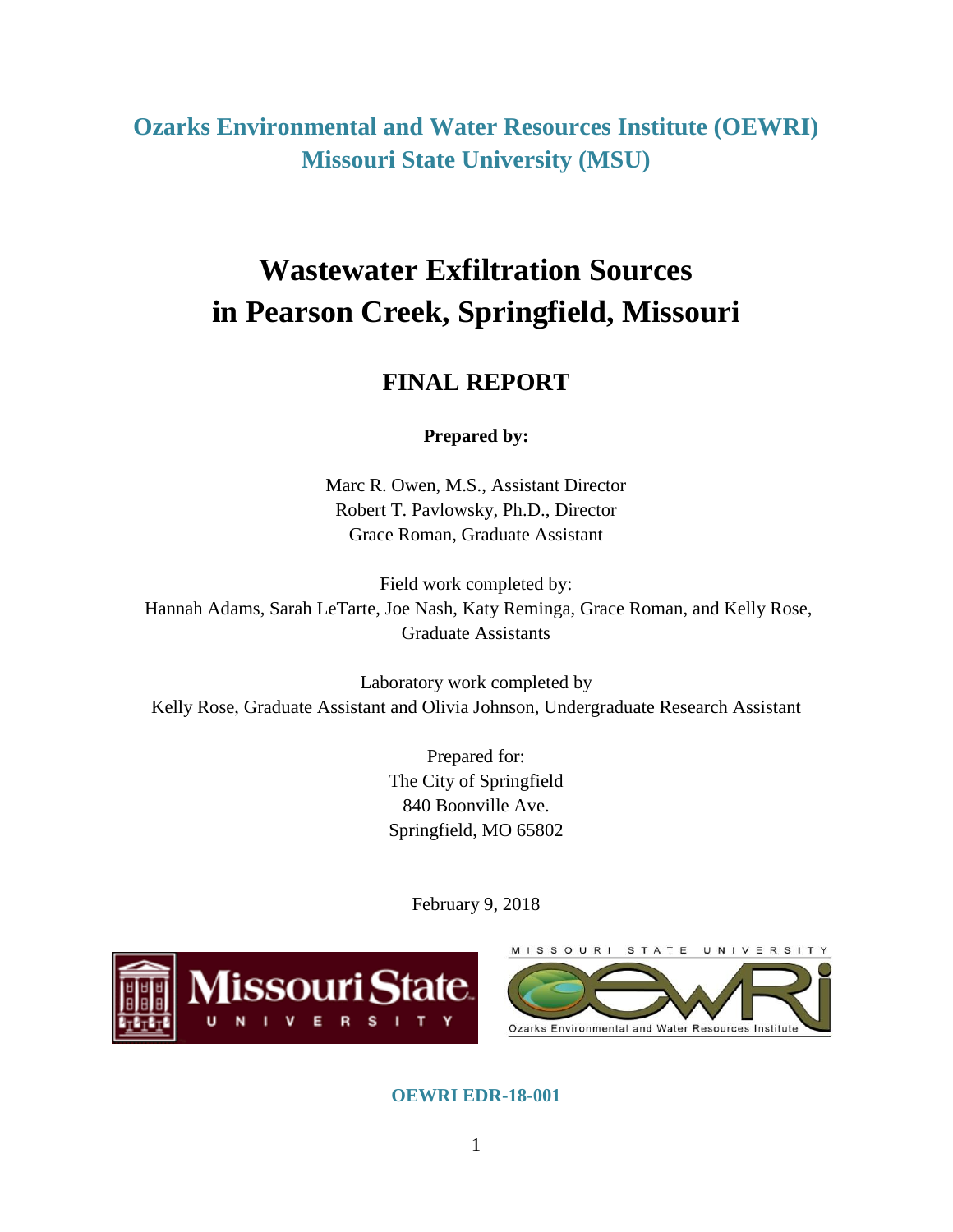#### **SCOPE AND OBJECTIVES**

Pearson Creek is located in east Springfield, Missouri and is on the state's 303(d) list of impaired waters for *E. Coli* bacteria contamination. Pearson Creek consistently exceeds Missouri Department of Natural Resources (MDNR) water quality standards for Whole Body Contact Recreation (WBCR) Class-A designation of 126 MPN/100 mL from both urban and rural nonpoint pollution sources (Richards and Johnson 2002, Owen and Pavlowsky 2014, MDNR 2014, MDNR 2016). It is known that leaking sanitary sewer infrastructure can release wastewater including bacteria, phosphorus, and nitrogen to surface waters and water quality surveys have been used successfully to pinpoint the locations of exfiltrating wastewater to streams during base flow conditions (Dove et al. 2013, Owen et al. 2017). To better understand the influence of exfiltrating wastewater on water quality trends in Pearson Creek and to identify areas within the sewer system that may need maintenance, the City of Springfield, Missouri contracted with the Ozarks Environmental and Water Resources Institute (OEWRI) at Missouri State University to use a water quality survey to locate potential points of exfiltration of sewage from leaking sewer lines. The purpose of this study is to quantify variations in wastewaterspecific indicators at base flow along a 9.7 km segment of Pearson Creek beginning at the confluence with the James River going upstream to State Highway YY (Division St.).

The specific objectives of this assessment are to:

- 1. Perform a source risk assessment using GIS analysis of the segment to locate sewer line crossings, inflowing tributaries, local springs, faults and other geologic features, and permitted point discharges;
- 2. Collect field-based temperature (T), dissolved oxygen (DO), pH, and specific conductivity (SC) and water quality samples to be analyzed in the laboratory for total phosphorus (TP), total nitrogen (TN), chloride (CL), and *E. Coli* concentrations at equally spaced stream locations throughout the study reach; and
- 3. Make specific recommendations to the City of Springfield and its engineers regarding site prioritization based on results from this exfiltration risk assessment.

### **STUDY AREA**

The Pearson Creek watershed (HUC-12  $\#110100020106$ ) drains approximately 59.2 km<sup>2</sup> of the eastern portions of the City of Springfield and unincorporated Greene County flowing south to its confluence with the James River above Lake Springfield (Figure 1). The underlying geology of the watershed is Mississippian age limestone within which a karst landscape has formed where sinkholes, losing streams, and springs are common (Bullard et al. 2001). The study segment is 9.7 km long beginning at the confluence with the James River (river kilometer (Rkm) 0.0) upstream to State Highway YY (Division St.) at R-km 9.7 (Figure 2). Land use of the watershed ranges from high-low density urban in the western half of watershed to residential,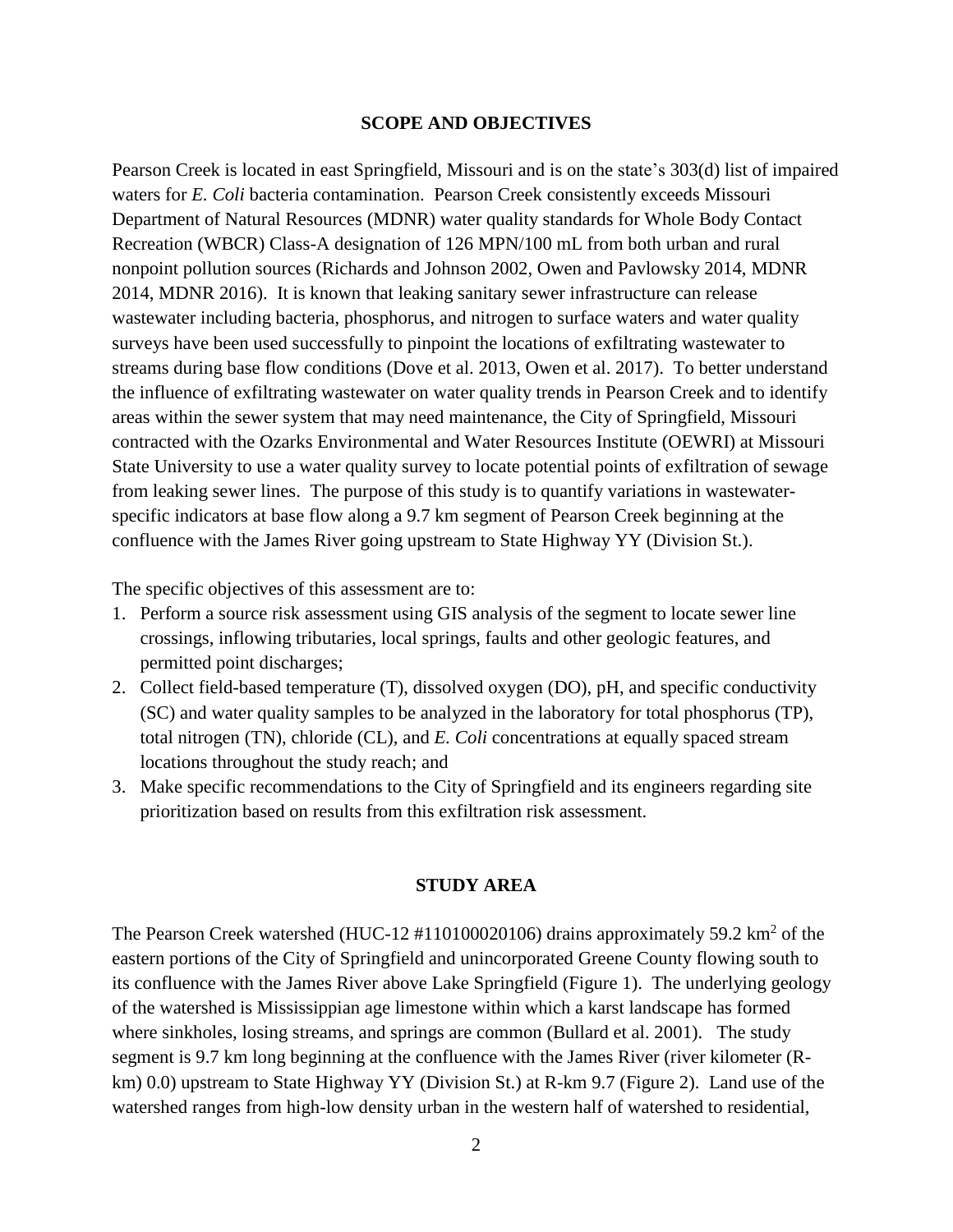livestock grazing, and forage crop production outside the city limits to the east (Hutchison 2010). There is a United States Geological Survey (USGS) gaging station, Pearson Creek near Springfield (07050690), located at R-km 1.95 that has been in constituent operation since July 1999 and is used to account for hydrological variability during the study (Table 1).

# **METHODS**

#### **Source Risk Assessment & Infrastructure Identification**

Prior to sampling, a source risk assessment was conducted to identify factors likely to contribute to exfiltration in this watershed such as: locations of sewer line crossings, tributaries, faults, and land use practices. This was accomplished by using geospatial data from online sources such as the USGS and Missouri Spatial Data Information Service (MSDIS). The City of Springfield provided the sewer infrastructure data required for this assessment.

#### **Field Sampling**

All sampling occurred during fair-weather, base flow conditions since *E.coli* transport and storm water derived *E. Coli* sources are more variable during higher flows. Field sampling protocols followed previously tested procedures used for source risk assessment sampling in the area (Owen et al. 2017). Field sampling occurred during Fall 2017. The primary sampling event was conducted on October 26th at 41 sites over intervals of 200 m along the 9.7 km long study segment. A follow-up sampling event was conducted on November 9<sup>th</sup> at 15 sites at 100-200 m intervals within selected reaches to verify and refine primary sampling results. Field workers walked upstream from site to site to ensure that sampling occurred in the undisturbed water column in the middle of the channel. Care was taken to insure that bottom sediment was not disturbed during measurement collection or sampling.

#### Field Measurements

In-stream field measurements of specific conductivity (SC), pH, dissolved oxygen (DO), and temperature (T) were collected using a YSI multiprobe environmental meter (Pro Plus Model; YSI, Inc. Yellow Springs, OH, USA) (OEWRI 2015). Instrument accuracy was maintained by using the auto-calibration procedure before each sampling day and by re-conditioning and manually calibrating each sensor prior to each sampling day. Two YSI meters were used for this project and side-by-side comparison before each sample collection day showed the difference between values was less than 7% for all parameters.

#### Water Sample Collection

Surface water grab samples were collected laboratory analysis of total phosphorus (TP), total nitrogen (TN), and chloride (Cl) using 500 mL polypropylene (Nalgene<sup>TM</sup>) open-mouth bottles (OEWRI 2007). Additional surface water grab samples were collected in pre-sterilized 100 mL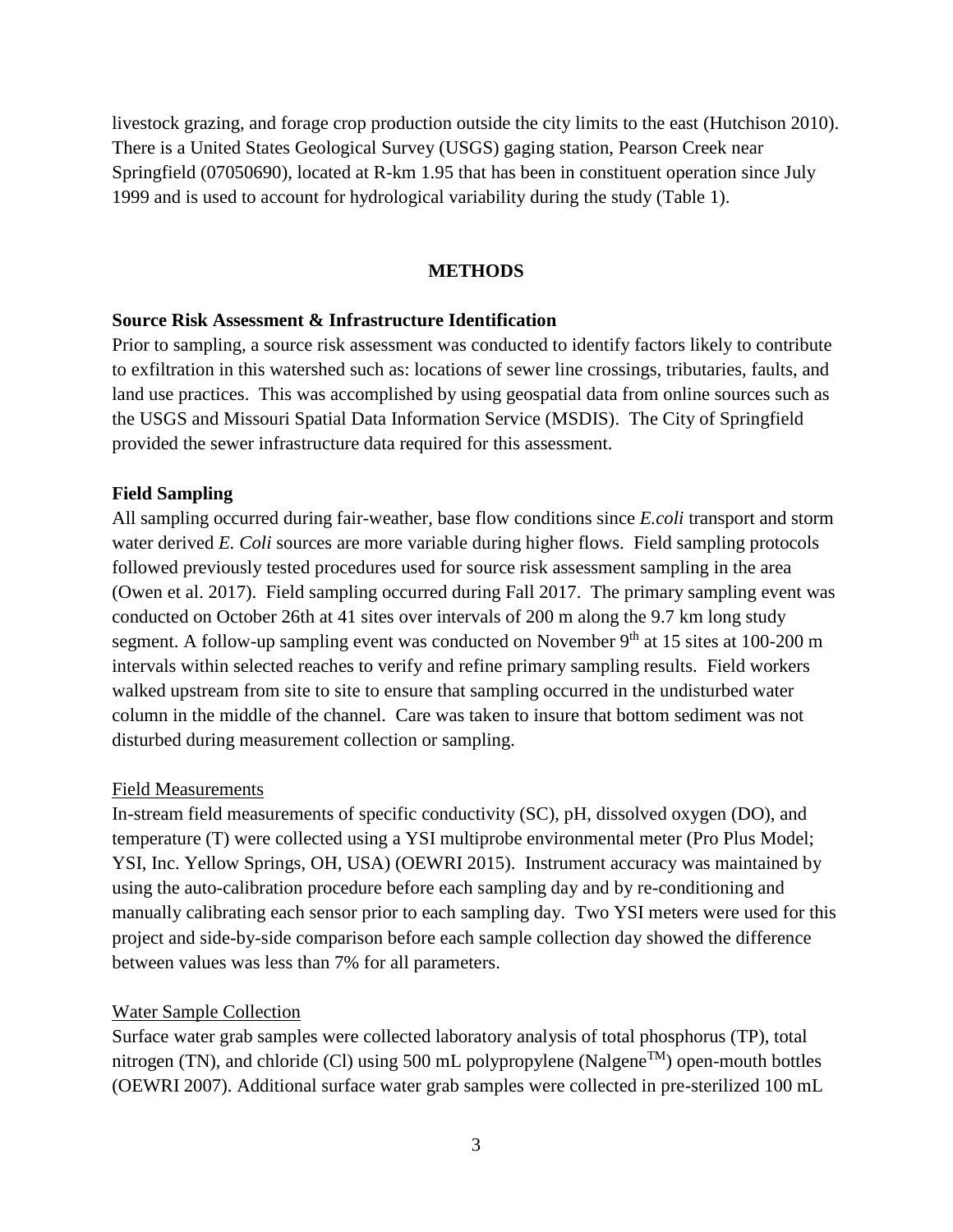bottles and analyzed for *E.coli* bacteria (OEWRI 2013). Sample bottles were triple rinsed with ambient water prior to sampling and water was collected in the deepest part of the channel. Samples were collected by inverting the bottle to approximately 0.6 of the water depth from the surface and then turning up the opening to allow water to enter. Upon collection, samples were transported on ice and delivered to the laboratory using chain of custody procedures (OEWRI 2006). At the laboratory each 500 mL sample was split into two 250 mL samples. One 250 mL sample was preserved for nutrient analysis by adding 1 ml of concentrated sulfuric acid (H<sub>2</sub>SO<sub>4</sub>) to lower the pH below 2 standard units to stop all biological processes and preserve nutrient concentrations. The remaining 250 mL was used for Cl analysis and was not preserved. All samples were stored at  $\sim$  4 $\degree$ C prior to further analysis.

#### **Laboratory Analysis**

Sample processing and analysis was performed at OEWRI's Water Quality Laboratory located on the campus of Missouri State University. Surface water grab samples were analyzed for TN and TP using a Genesys 10S UV-Vis Spectrophotometer using EPA standard method 365.2 and methods outlined by Crumpton et al. (1992) (OEWRI 2010a, OEWRI 2010b). Laboratory Cl was measured using an Accumet Excel XL25 Dual Channel pH/Ion Meter (OEWRI 2009). As determined by in-house QA/QC procedures, acceptable detection limits for these procedures are  $\leq$  0.1 mg/L TN,  $\leq$  0.005 mg/L TP, and 0.1 mg/L Cl with all accuracy and precision checks within the range of  $+$  or  $-$  20%. Samples were analyzed for the presence of *E*. *Coli* using the IDEXX Colilert® and Quanti-Tray® method for detection and enumeration (OEWRI 2013). The detection limit of this method is 1 MPN/100 mL with accuracy of  $+$  or  $-$  20%. IDEXX MPN Generator 3.2 software was used for confirming MPN of sample results, as well as calculation of 95% confidence intervals.

#### **RESULTS AND DISCUSSION**

### **Potential Source Assessment**

The source assessment identified multiple potential exfiltration source locations along the Pearson Creek study segment including 9 sewer crossings, 12 tributaries, and a major fault system (Table 2, Figure 1). Mapped fault lines cross the stream at four locations between stations 1,200 m and 2,000 m. Sewer lines cross Pearson Creek at multiple points along the study segment but the main line is adjacent to the stream nearly the entire length of the study reach. The 12 tributaries entering the main channel are significant because sewers cross these streams upstream of the confluence with Pearson Creek. Additionally, the largest tributary (Jones Branch) enters the study segment at station 3,200 m. There are no permitted point source discharge locations in the watershed above the study segment.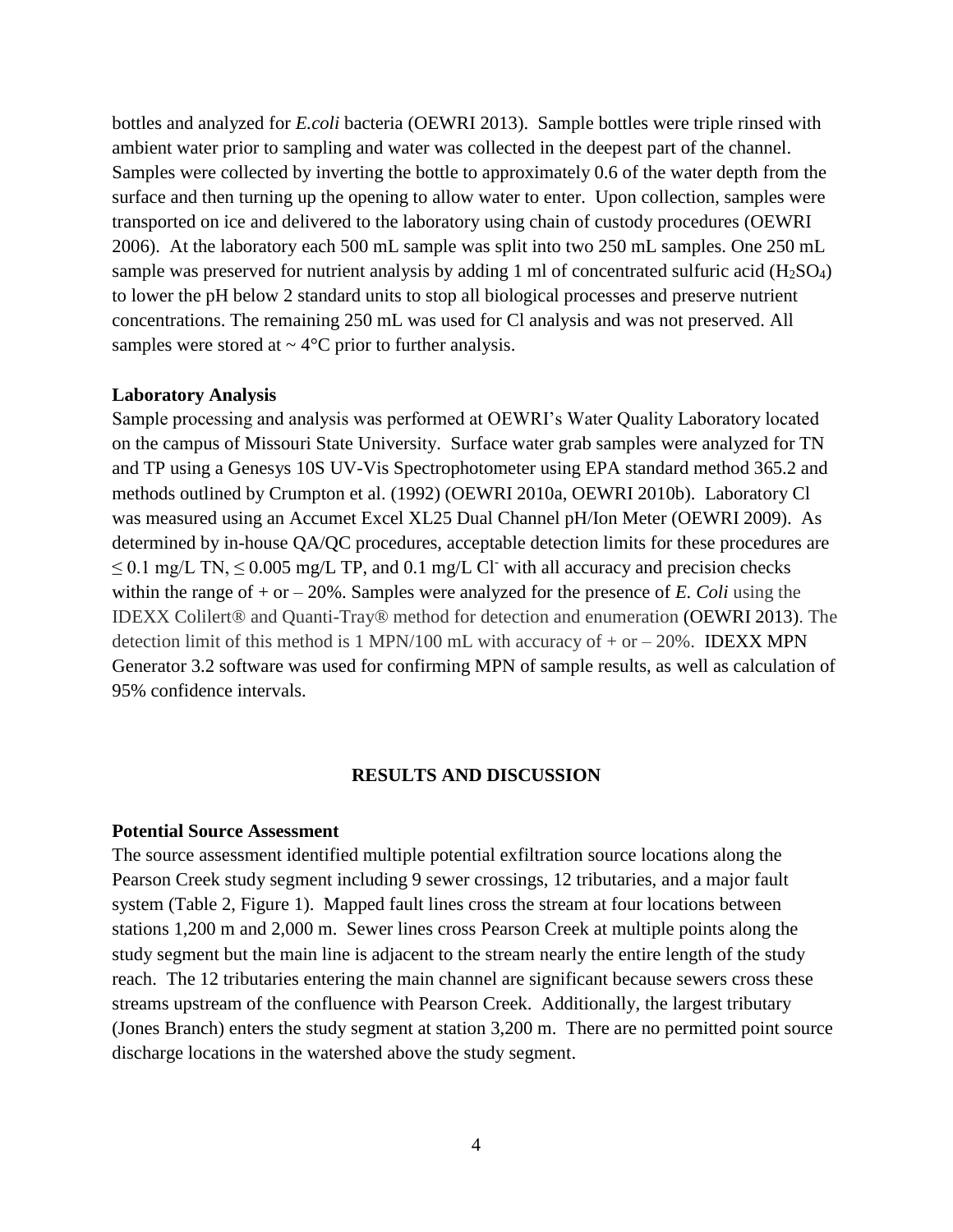# **Field Sampling Results**

A total of 56 probe measurements and water samples were collected along the Pearson Creek study segment over two periods during this study. Discharge at the gage during both sampling periods did not vary over the day (Figures 5 and 6). Discharge on October  $26<sup>th</sup>$  was about 7.0 ft<sup>3</sup>/s and 4.5 ft<sup>3</sup>/s on November 10<sup>th</sup> and are between the 50% and 90% flow exceedance discharge reported at the USGS gage. Also, during field sampling on October 26th Pearson Creek was dry between stations 3,600-5,400 m. Results and summary statistics for each sampling period can be seen in Tables 6 and 7 and downstream plots of the sampling results can be viewed in Figures 4 and 5. Complete records for each sample site and date, including location and water quality parameters and concentrations of nutrients are included in the Appendix.

## **Potential Source Locations**

There were a total of nine potential source locations identified in the Pearson Creek study reach that are ranked into three priority classes based on pollution magnitude and type. Priority  $#1$ represents the most critical areas to investigate due to the high magnitude *E. Coli* peaks identified at these locations. Priority #2 represent lower magnitude peaks of *E. Coli* that are elevated, but not to the magnitude of the Priority #1 locations. Finally, Priority #3 locations have elevated concentration of parameters other than *E. Coli*, but are contributing to nonpoint source pollution. A summary of locations identified in this study are outlined in Table 5.

# Priority # 1

- 1. The highest and most significant peak detected during this study was at station 2,000 m at FR 148 (USGS gage). There are several potential sources of *E. Coli* contamination at FR 148 including multiple sewer line junctions, a fault line, and livestock access to the stream (Figure 1). Sample results suggest the highest *E. Coli* concentrations are from sewer exfiltration and more moderate sources from cattle access. The peak *E. Coli* concentration occurs near station 2,000 m at a known sewer crossing (Figure 5). However, downstream plots do show *E. Coli* concentrations start to increase upstream of station 2,000 m where cattle do have access to the stream suggesting there may be some influence from nonpoint agriculture sources. Follow-up sampling on Nov. 9th verified this trend.
- 2. The second highest peak detected during this study occurred at station 9,600 m, but there is no sewer mapped at that location (Figure 1 and 5). However, field workers noted what seemed to be something in the channel made of concrete at that location. Follow-up sampling on Nov.  $9<sup>th</sup>$  that included further sampling upstream of State Highway YY showed that concentrations of *E. Coli* decreased upstream. These results suggests high concentrations are not due to the cattle operation upstream of State Highway YY. The karst connections at this location are unknown, but this spot may be linked to sewer exfiltration via an underground conduit originating from some other location.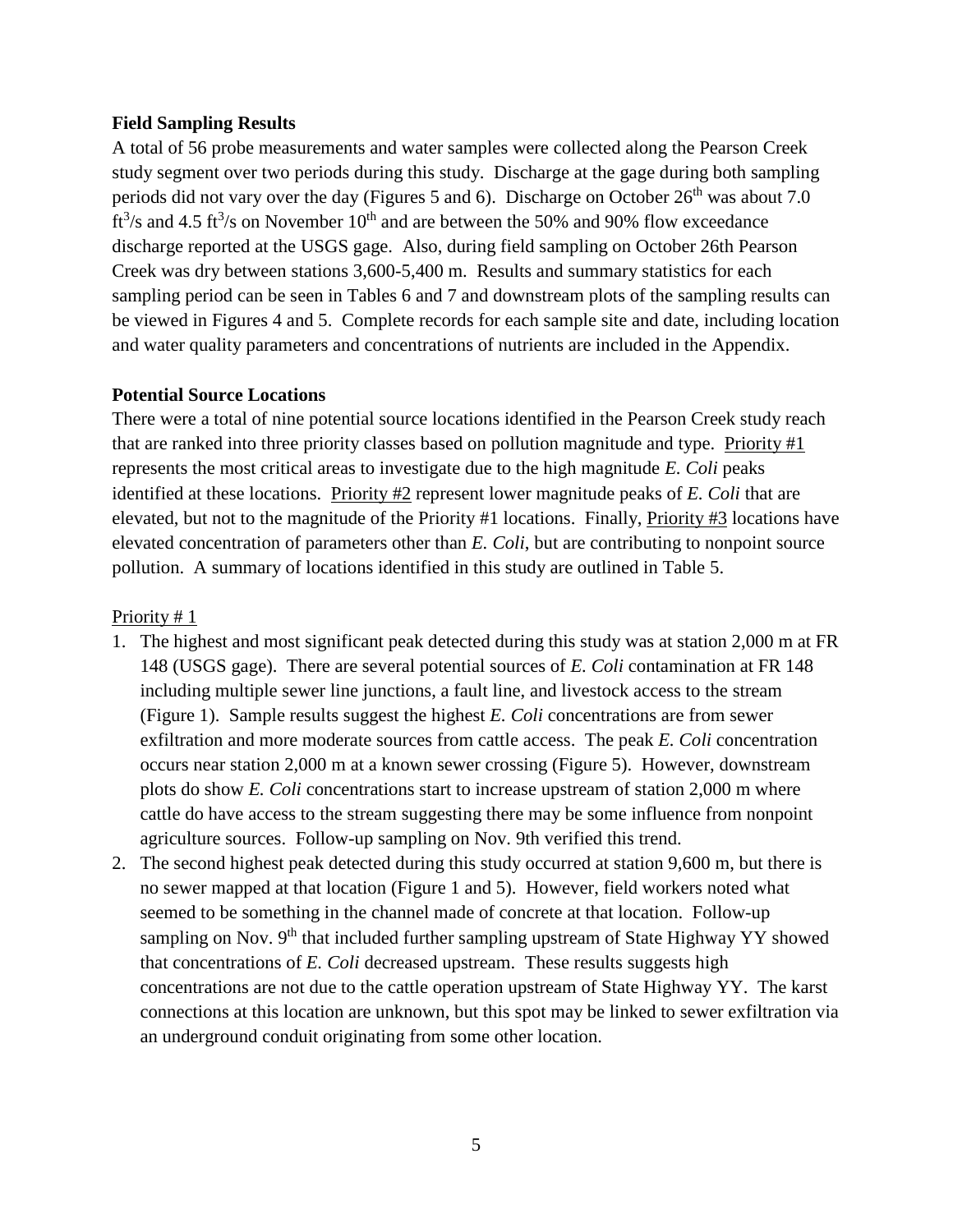# Priority #2

- 3. There is a lower magnitude *E. Coli* peak associated with a sewer crossing at station 3,400 m located upstream of Catalpa Street. *E. Coli* concentrations increase from less than 20 MPN/100 mL at station 3,600 m to nearly 100 MPN/100 mL at station 3,400 m (Figures 1 and 5). This indicates possible sewer line exfiltration, but the bacteria concentration does not exceed the water quality criteria of 126 MPN/100 mL.
- 4. A lower magnitude *E. Coli* peak was found near the sewer crossing located at station 6,800 m upstream of Chestnut Street. *E. Coli* concentrations increase from less than 20 MPN/100 mL at station 7,000 m to nearly 100 MPN/100 mL at station 6,800 m (Figure 1 and 5). This may be caused by sewer line exfiltration, but *E. Coli* concentrations do not exceed the water quality criteria of 126 MPN/100 mL at this location.
- 5. A lower magnitude *E. Coli* peak was identified at the sewer crossing located at station 5,400 m at Cherry Street. *E. Coli* concentrations are about 100 MPN/100 mL at station 5,400 m (Figures 1 and 5). However, the peak gets progressively higher starting at station 6,000 m suggesting other sources of *E. Coli* may be contributing to the increase at this location too. Again, this indicates possible sewer line exfiltration, but the bacteria concentration does not exceed the water quality criteria of 126 MPN/100 mL.

# Priority #3

- 6. The water chemistry of the water entering the main channel from Jones Branch at station 3,200 m is very different than the water from the upstream portion of the study. There are elevated levels of TN and CL, and lower levels of TP coming out of Jones Branch compared to the upstream sections (Figure 5). While *E. Coli* concentrations are low coming from Jones Spring Branch, the elevated levels of TN are at or above the James River total maximum daily load (TMDL) target of 1.5 mg/L (MDNR 2001).
- 7. Field sampling results downstream of the gaining section at station 3,600 m shows that the chemistry of the water coming back to the surface is different than the water upstream of the losing section at station 5,400 m. Both DO and pH are relatively lower below station 3,600 m than above station 5,400 m, and SC and TN are relatively higher (Figures 4 and 5). While it is likely the water moving underground in the upstream section is resurfacing below, there is definitely a change occurring either by chemical reactions within the karst system or mixing from other sources. Again, karst connections in this area are complicated and poorly understood.
- 8. There is a site with an elevated TP concentration located at station 7,200 m suggesting a potential nonpoint source pollution risk that is not associated with a sewer crossing (Figure 5).
- 9. There is another site with a peak TP concentration located at station 5,600 m that is not associated with a sewer crossing (Figure 5). Again, this nutrient increase may be an indication other nonpoint sources are influencing this location.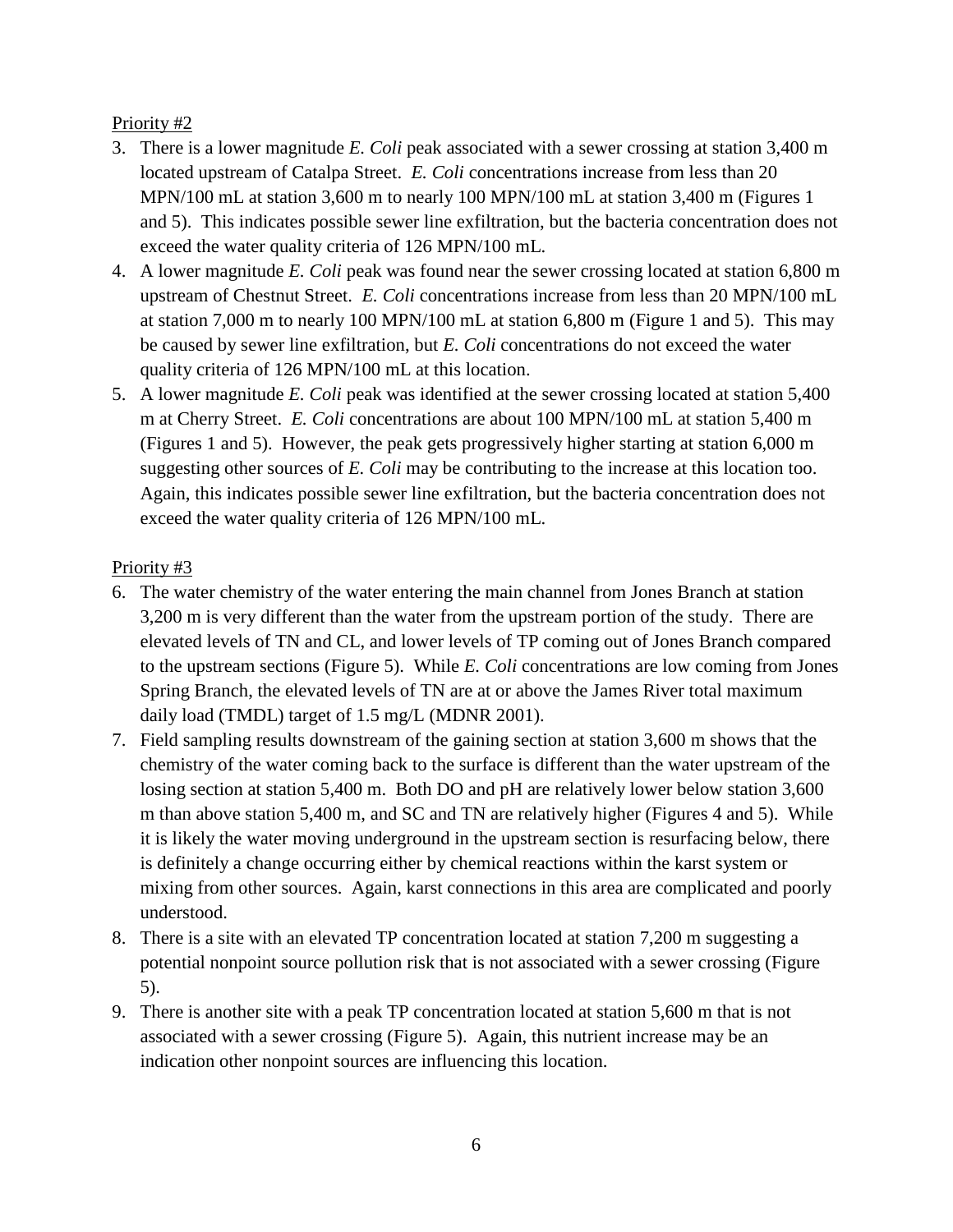# **CONCLUSIONS**

The purpose of this study was to monitor a 9.7 km reach of Pearson Creek and use water quality trends to locate points of potential exfiltration of sewage from leaking sewer lines so they could be repaired and ultimately improve water quality. A total of 56 probe measurements and water samples were collected and analyzed over two sampling dates in October-November 2017 for this study. The source assessment identified a total of 21 potential source locations along the Pearson Creek study segment including sewer crossings, a major fault, and several tributary confluences. A total of nine locations were identified for further action and were classified into three priority categories. Priority #1 and Priority #2 sites are potential sewer exfiltration sources while Priority #3 sites are likely from other nonpoint sources. Specific locations identified by this study are summarized here by priority class:

- 1. Priority #1 sites are located at stations 2,000 m and 9,600 m and have the highest *E. Coli* concentrations identified during the study and should be the first locations to be addressed. At station 2,000 m, there are several potential sources of *E. Coli* including multiple sewer crossings, a major fault system, and nonpoint agriculture. This site is particularly important since it is located near the USGS gaging station and has a history of very high bacteria concentrations that exceed water quality standards. However, results show that the problem is concentrated locally around station 2,000 m and is not widespread throughout the watershed at base flow. Therefore, addressing bacteria pollution at this site is critical for water quality improvement in the lower Pearson Creek watershed before it enters the James River immediately downstream. At site 9,600, there is a high concentration of *E. Coli*, but does not appear to be directly related to a sewer line. However, it may be connected sewer line exfiltration via an unknown karst conduit.
- 2. Priority #2 sites are located at 6,800 m, 3,400 m, and 5,400 m have lower magnitude peaks of *E. Coli* that are associated with sewer crossings. These sites are at sewer line crossing locations where *E. Coli* concentrations increased compared to samples collected upstream, but were below the 126 MPN/100 mL limit. These areas are places exfiltration may be occurring, but not to the magnitude of the Priority #1 areas.
- 3. Priority #3 sites located at 3,200 m, 7,200 m, and 5,600 m have peaks in nutrients and are not necessarily associated with sewer crossings. Jones Branch in particular changes the water quality of Pearson Creek dramatically by increasing the base flow TN concentrations to, or above, the TMDL target. While this is likely not due to sewer exfiltration, Jones Branch and the Jones Spring recharge area may need to be targeted for urban nonpoint source reduction implementation efforts in the future.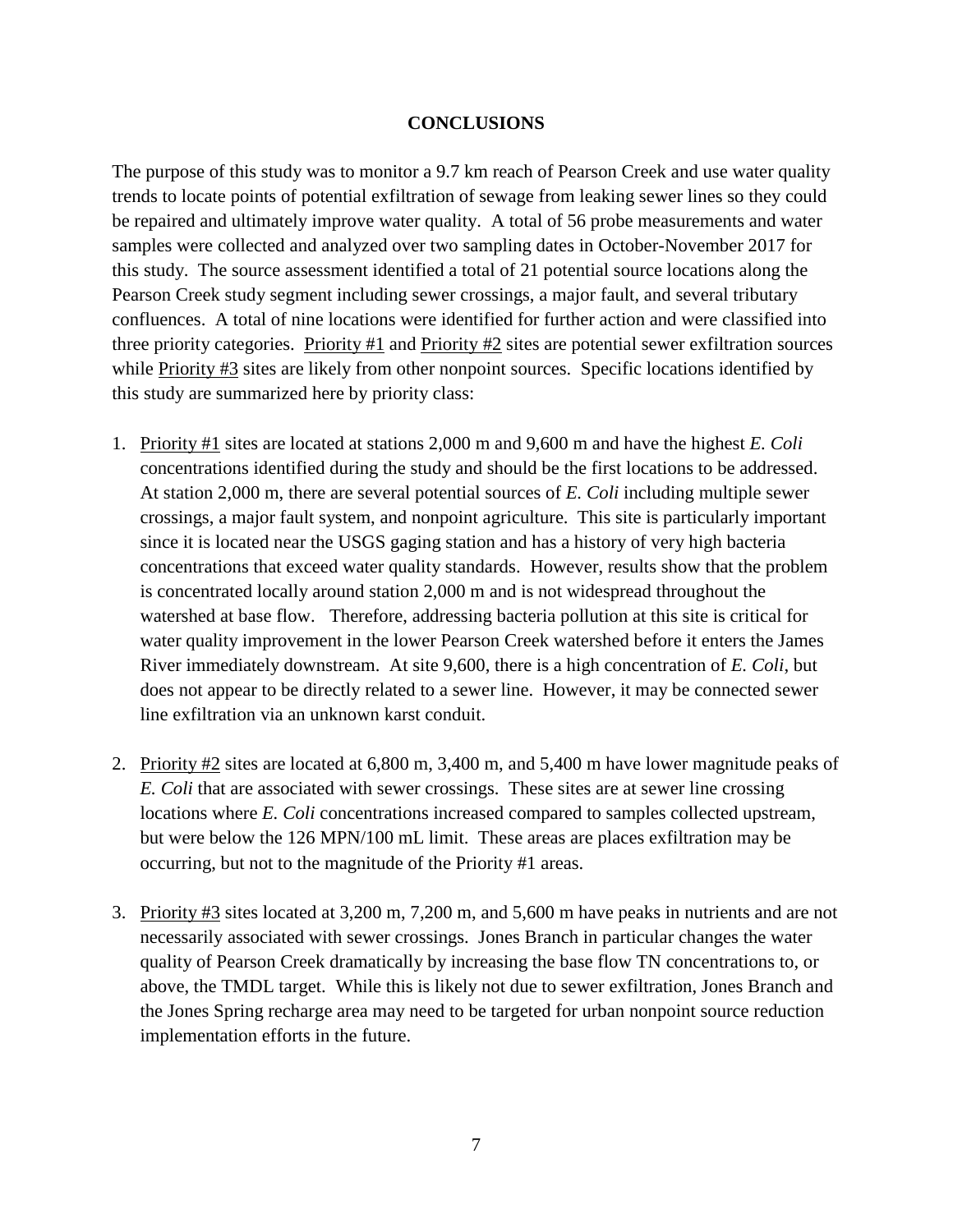# **REFERENCES**

Bullard, L., K.C. Thomson, and J.E. Vandike (2001). The Springs of Greene County Missouri. Missouri Department of Natural Resources Geological Survey and Resource Assessment Division. Water Resources Report No. 68.

Crumpton, W.G., T.M. Isenhart, and P.D. Mitchell (1992). Nitrate and Organic N Analysis with Second-Derivative Spectroscopy. Limnol. Oceanogr., 37(4), 907-913.

Dove, E., J. Denlinger, and A. Leipard (2015). Technical Memorandum; Line Creek Phase II Water Quality Sampling. HDR, Inc. 17 pp.

Hutchison, E.C.D. (2010). Mass Transport of Suspended Sediment, Dissolved Solids, Nutrients, and Anions in the James River, SW Missouri. Unpublished Masters Thesis, Department of Geography, Geology, and Planning, Missouri State University.

Missouri Department of Natural Resources (MDNR) (2016). 2016 EPA Approved Section 303(d) Listed Waters. [https://dnr.mo.gov/env/wpp/waterquality/303d/docs/2016-303d-list-epa](https://dnr.mo.gov/env/wpp/waterquality/303d/docs/2016-303d-list-epa-apprv-final-10-6-2016.pdf)[apprv-final-10-6-2016.pdf](https://dnr.mo.gov/env/wpp/waterquality/303d/docs/2016-303d-list-epa-apprv-final-10-6-2016.pdf)

Missouri Department of Natural Resources (MDNR) (2014). The Code of State Regulations (CSR); Division 20, Clean Water Commission. Chapter 7-Water Quality, pp 1-47.

Missouri Department of Natural Resources (MDNR) (2001). Total Maximum Daily Load (TMDL) for James River, Webster, Greene, Christian, and Stone Counties, Missouri. Missouri Department of Natural Resources

Ozarks Environmental and Water Resources Institute (OEWRI) (2015). Standard Operating Procedure for: The Measurement of Dissolved Oxygen, Temperature, Specific Conductance, pH, and Chloride using the YSI Professional Plus Handheld Multiparameter Meter. Ozarks Environmental and Water Resources Institute, Missouri State University.

Ozarks Environmental and Water Resources Institute (OEWRI) (2013). Standard Operating Procedure for: The Measurement of Escherichia coli and Total Coliform using the IDEXX Quanti-Tray/2000 System with Colilert reagent. Ozarks Environmental and Water Resources Institute, Missouri State University.

Ozarks Environmental and Water Resources Institute (OEWRI) (2010a). Standard Operating Procedure for: Total Nitrogen Analyses using Genesys 10S UV-Vis. Ozarks Environmental and Water Resources Institute, Missouri State University.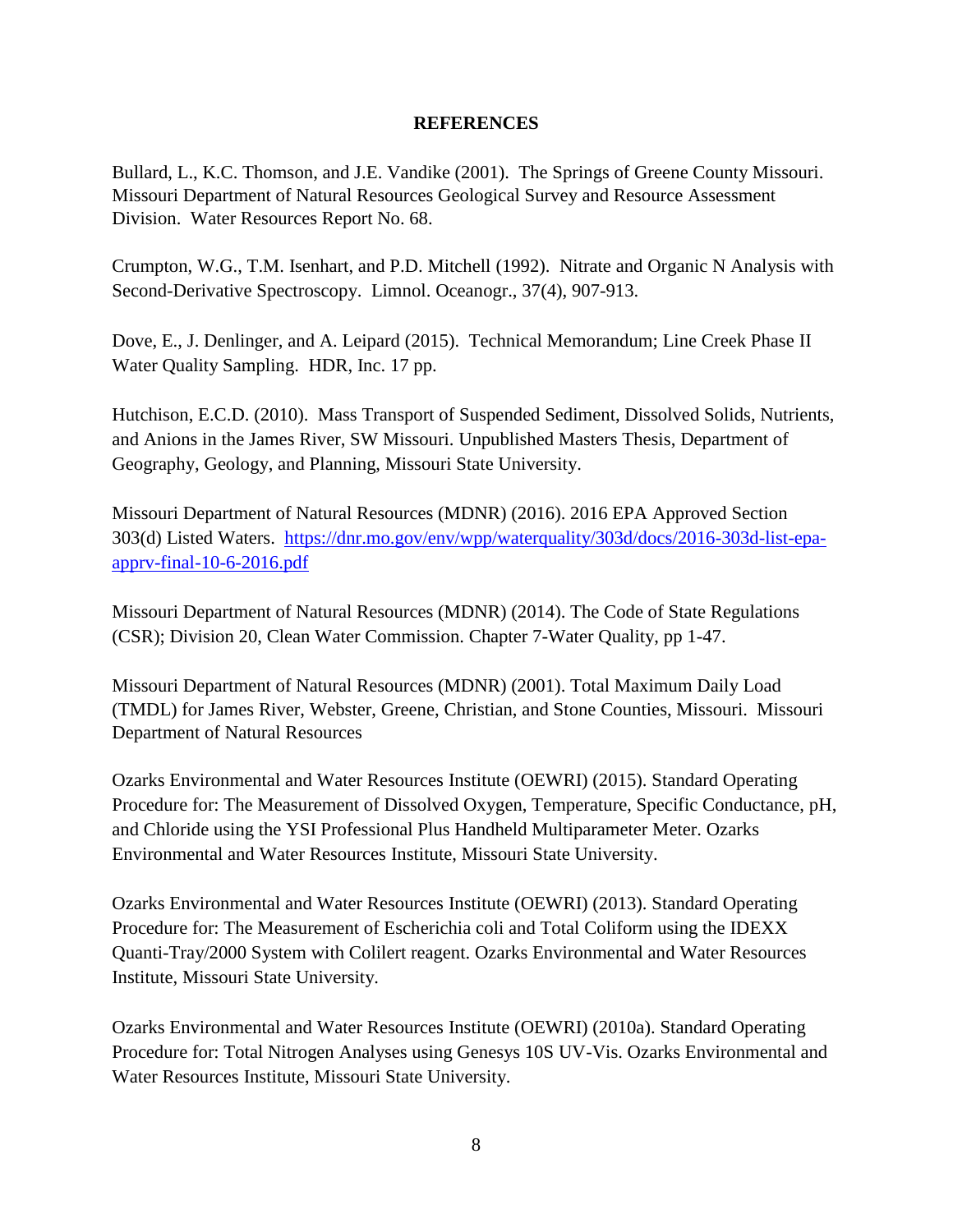Ozarks Environmental and Water Resources Institute (OEWRI) (2010b). Standard Operating Procedure for: Total Phosphorus Analyses using Genesys 10S UV-Vis. Ozarks Environmental and Water Resources Institute, Missouri State University.

Ozarks Environmental and Water Resources Institute (OEWRI) (2009). Standard Operating Procedure for: Accumet Excel XL25 Dual Channel pH/Ion Meter for Chloride Concentration Determination. Ozarks Environmental and Water Resources Institute, Missouri State University.

Ozarks Environmental and Water Resources Institute (OEWRI) (2007). Standard Operating Procedure for: Water Sample Collection. Ozarks Environmental and Water Resources Institute, Missouri State University.

Ozarks Environmental and Water Resources Institute (OEWRI) (2006). Standard Operating Procedure for: Chain of Custody. Ozarks Environmental and Water Resources Institute, Missouri State University.

Owen, M.R. and R.T. Pavlowsky (2014). Water Quality Assessment and Load Reductions for Pearson Creek, Springfield, Missouri. Final Report to the James River Basin Partnership. Ozarks Environmental and Water Resources Institute EDR-14-001.

Owen, M.R., T.M. Carroll, and R.T. Pavlowsky (2017). Wastewater Indicators and Exfiltration Sources in Wilson Creek, Springfield, Missouri. Final Report to the City of Springfield Missouri. Ozarks Environmental and Water Resources Institute EDR-17-001.

Richards, J. M. and B. T. Johnson (2002). Water Quality, Selected Chemical Characteristics, and Toxicity of Base Flow and Urban Stormwater in the Pearson Creek and Wilsons Creek Basins, Greene County, Missouri, August 1999 to August 2000. Water-Resources Investigations Report 02-4124, United States Geological Survey.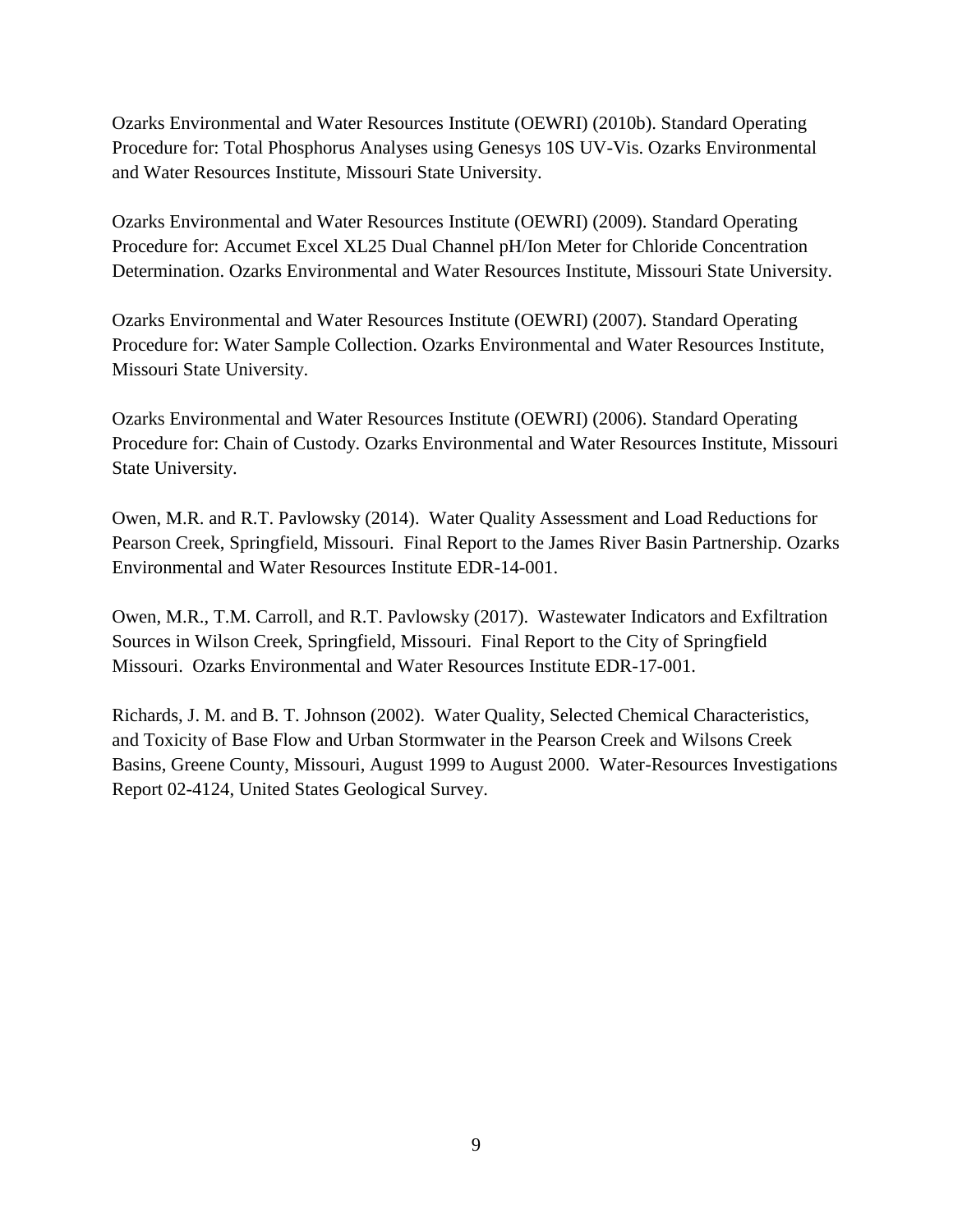# **TABLES**

| USGS<br>Gage<br>ID# | <b>Description</b>                    | Period of<br><b>Drainage</b><br><b>Record</b><br>Area |                                            | Annual<br>Mean<br><b>Discharge</b>                            | 10%<br><b>Exceeds</b>                              | 50%<br><b>Exceeds</b>                                         | 90%<br><b>Exceeds</b>                                   |
|---------------------|---------------------------------------|-------------------------------------------------------|--------------------------------------------|---------------------------------------------------------------|----------------------------------------------------|---------------------------------------------------------------|---------------------------------------------------------|
| 07050690            | Pearson Creek near<br>Springfield, MO | July $21$ ,<br>1999 to<br>present                     | $21 \text{ mi}^2$<br>$(54.4 \text{ km}^2)$ | $27.7 \text{ ft}^3\text{/s}$<br>$(0.78 \text{ m}^3/\text{s})$ | 58.3 $\rm ft^3/s$<br>$(1.65 \text{ m}^3/\text{s})$ | $12.1 \text{ ft}^3\text{/s}$<br>$(0.34 \text{ m}^3/\text{s})$ | 3.6 ft <sup>3</sup> /s<br>$(0.10 \text{ m}^3/\text{s})$ |

Table 1. Drainage area and discharge at USGS gaging station (R-km 1.95).

Table 2. Locations of crossings and tributaries along the study reach.

| <b>Number</b>    | Station (m)    | <b>Source Type</b>          |
|------------------|----------------|-----------------------------|
|                  | $\overline{0}$ | Confluence with James River |
| $\mathbf{1}$     | 725            | Sewer                       |
| $\overline{c}$   | 1,200          | Tributary                   |
| 3                | 1,850          | Sewer                       |
| $\overline{4}$   | 1,950          | Tributary                   |
| 5                | 2,050          | Sewer                       |
| 6                | 2,760          | Sewer                       |
| $\boldsymbol{7}$ | 3,175          | <b>Jones Branch</b>         |
| 8                | 3,250          | Sewer                       |
| 9                | 4,000          | Tributary                   |
| 10               | 4,600          | Sewer                       |
| 11               | 4,600          | Tributary                   |
| 12               | 5,280          | Tributary                   |
| 13               | 5,500          | Tributary                   |
| 14               | 6,150          | Tributary                   |
| 15               | 6,700          | Sewer                       |
| 16               | 6,800          | Sewer                       |
| $17\,$           | 7,500          | Tributary                   |
| 18               | 8,120          | Sewer                       |
| 19               | 8,200          | Tributary                   |
| 20               | 9,000          | Tributary                   |
| 21               | 9,200          | Tributary                   |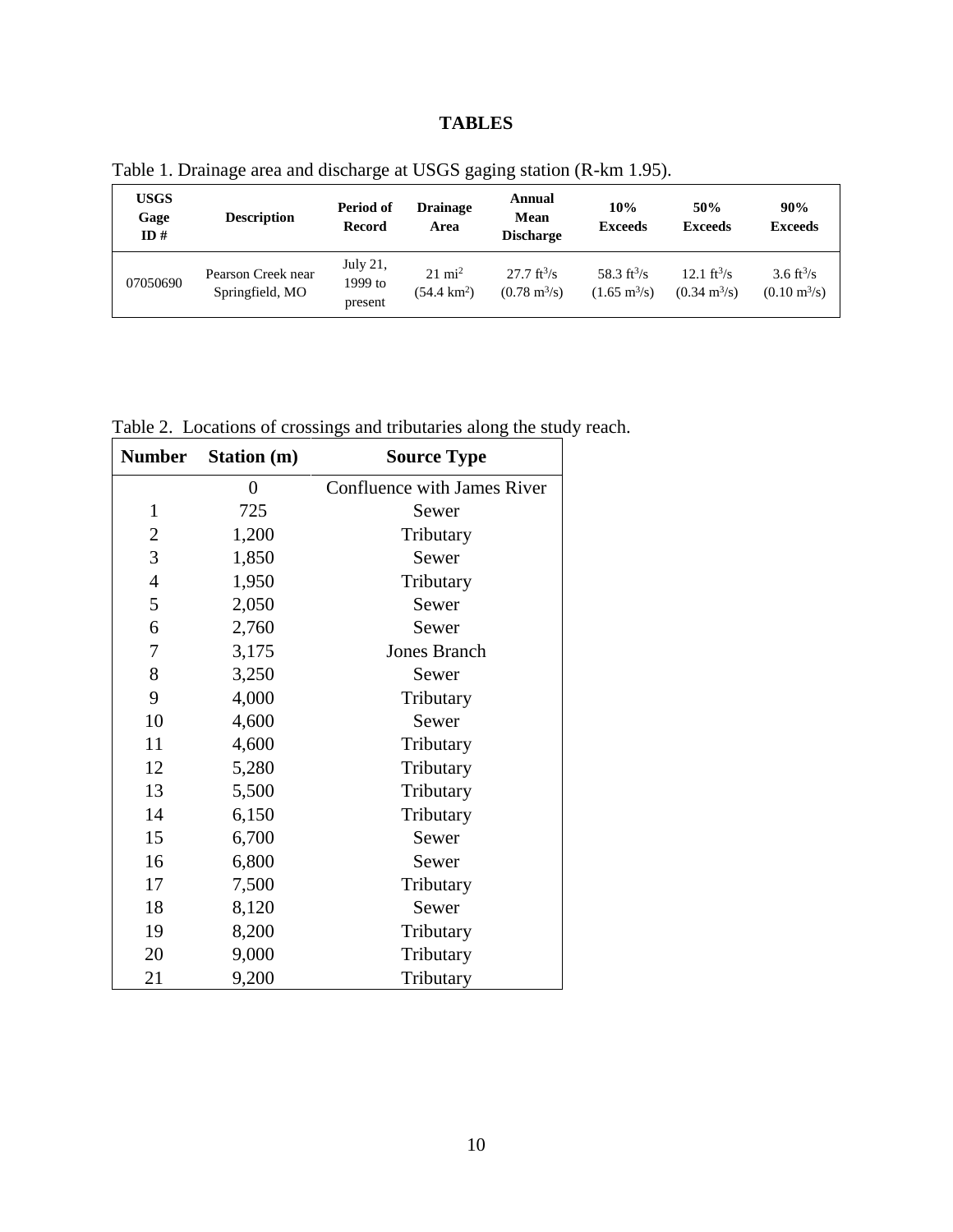|             | <b>Temp</b><br>$({}^{\circ}C)$ | pH<br>(std.) | <b>SC</b><br>$(\mu S/cm)$ | <b>DO</b><br>(mg/L) | $CI$<br>(mg/L) | <b>TN</b><br>(mg/L) | <b>TP</b><br>(mg/L) | E. Coli<br>(MPN/100)<br>$mL$ ) |
|-------------|--------------------------------|--------------|---------------------------|---------------------|----------------|---------------------|---------------------|--------------------------------|
| $\mathbf n$ | 41                             | 41           | 41                        | 41                  | 41             | 41                  | 41                  | 41                             |
| Min         | 11.1                           | 7.3          | 457                       | 2.8                 | 19.1           | 0.88                | 0.019               | 14.6                           |
| Mean        | 12.9                           | 7.7          | 485                       | 9.3                 | 21.5           | 1.49                | 0.031               | 144.1                          |
| Median      | 12.8                           | 7.8          | 467                       | 9.6                 | 21.5           | 1.40                | 0.035               | 73.3                           |
| Max         | 15.6                           | 8.0          | 524                       | 10.9                | 24.4           | 2.00                | 0.054               | 686.7                          |
| Stdev       | 0.9                            | 0.2          | 25.2                      | 1.4                 | 1.5            | 0.37                | 0.008               | 186.8                          |
| $CV\%$      | 7.4                            | 2.4          | 5.2                       | 14.9                | 7.2            | 24.6                | 25.8                | 129.7                          |

Table 3. Summary statistics for October 26, 2017 sampling.

Table 4. Summary statistics for November 9, 2017 sampling

|             | <b>Temp</b><br>$({}^{\circ}C)$ | pH<br>(std.) | <b>SC</b><br>$(\mu S/cm)$ | D <sub>O</sub><br>(mg/L) | $CI$<br>(mg/L) | <b>TN</b><br>(mg/L) | <b>TP</b><br>(mg/L) | E. Coli<br>(MPN/100<br>$mL$ ) |
|-------------|--------------------------------|--------------|---------------------------|--------------------------|----------------|---------------------|---------------------|-------------------------------|
| $\mathbf n$ | 15                             | 15           | 15                        | 15                       | 15             | 15                  | 15                  | 15                            |
| Min         | 7.0                            | 7.0          | 469                       | 8.4                      | 24.5           | 1.24                | 0.020               | 17.5                          |
| Mean        | 9.4                            | 7.5          | 499                       | 10.3                     | 29.2           | 1.44                | 0.023               | 159.6                         |
| Median      | 9.7                            | 7.5          | 512                       | 10.4                     | 29.8           | 1.49                | 0.022               | 160.7                         |
| Max         | 11.2                           | 7.7          | 533                       | 11.5                     | 35.2           | 1.65                | 0.034               | 435.2                         |
| Stdev       | 1.3                            | 0.2          | 22.2                      | 0.9                      | 3.6            | 0.13                | 0.004               | 118.3                         |
| $CV\%$      | 14.3                           | 2.9          | 4.5                       | 8.5                      | 12.5           | 9.2                 | 15.7                | 74.1                          |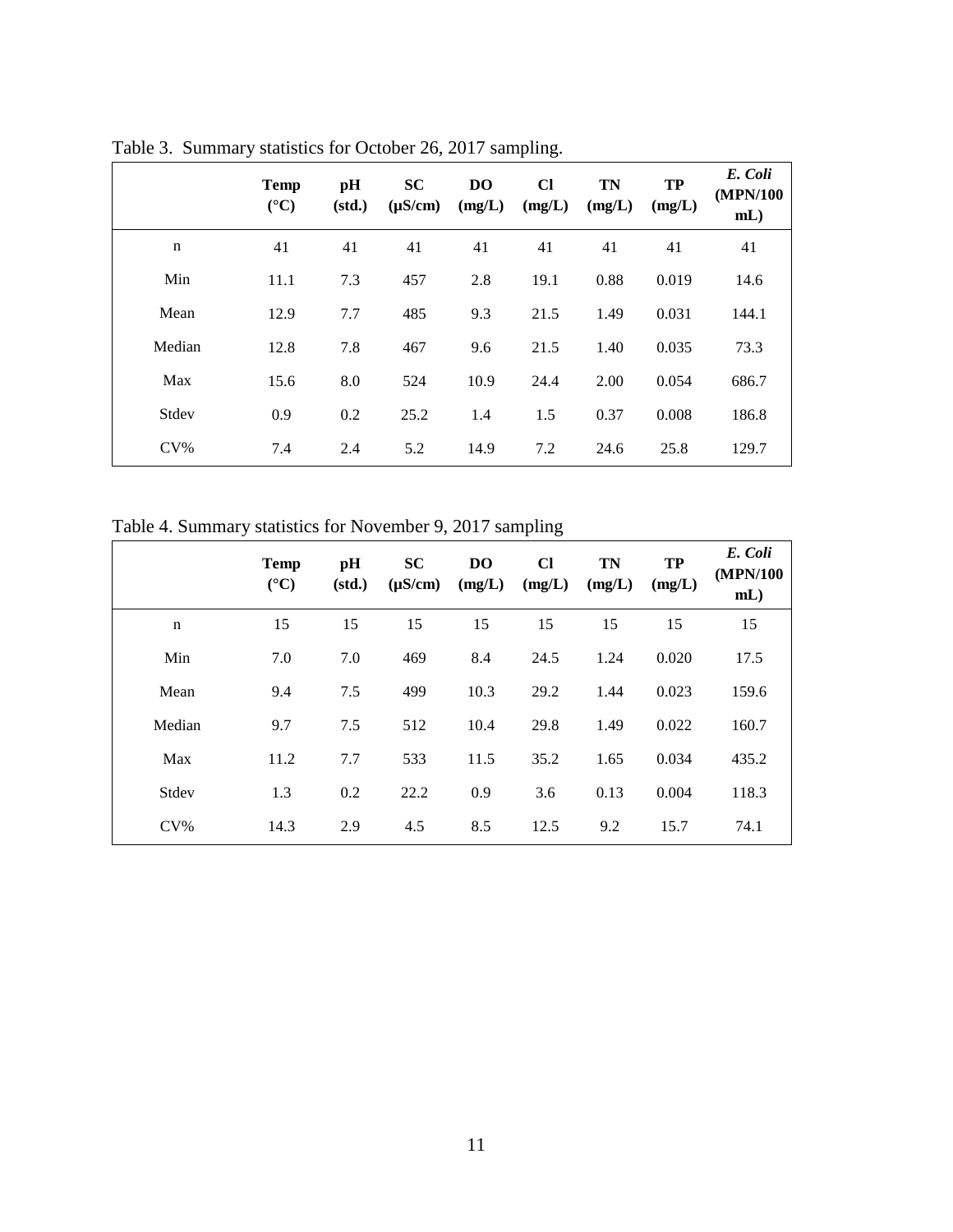| <b>Source</b><br>Rank | <b>Potential Sources</b> | Location                          | Station (m) | <b>Pollutants</b>     |
|-----------------------|--------------------------|-----------------------------------|-------------|-----------------------|
| Priority #1           |                          |                                   |             |                       |
| 1                     | sewer/nonpoint ag        | @ FR 148 (old Sunshine St.)       | 2,000       | E. Coli               |
| $\overline{2}$        | unknown                  | below State Highway YY            | 9,600       | E. Coli               |
| Priority #2           |                          |                                   |             |                       |
| 3                     | sewer                    | upstream of FR 132 (Chestnut St.) | 6,800       | E. Coli               |
| $\overline{4}$        | sewer                    | @ FR 144 (Catalpa St.)            | 3,400       | E. Coli               |
| 5                     | sewer                    | @ FR 136 (Cherry St.)             | 5,400       | E. Coli               |
| Priority #3           |                          |                                   |             |                       |
| 6                     | nonpoint urban           | @ Jones Branch confluence         | 3,200       | Chloride and Nitrogen |
| 7                     | unknown                  | upstream of FR 132 (Chestnut St.) | 7,200       | Phosphorus            |
| 8                     | unknown                  | upstream of FR 136 (Cherry St.)   | 5,600       | Phosphorus            |

Table 5. Summary of potential exfiltration source points.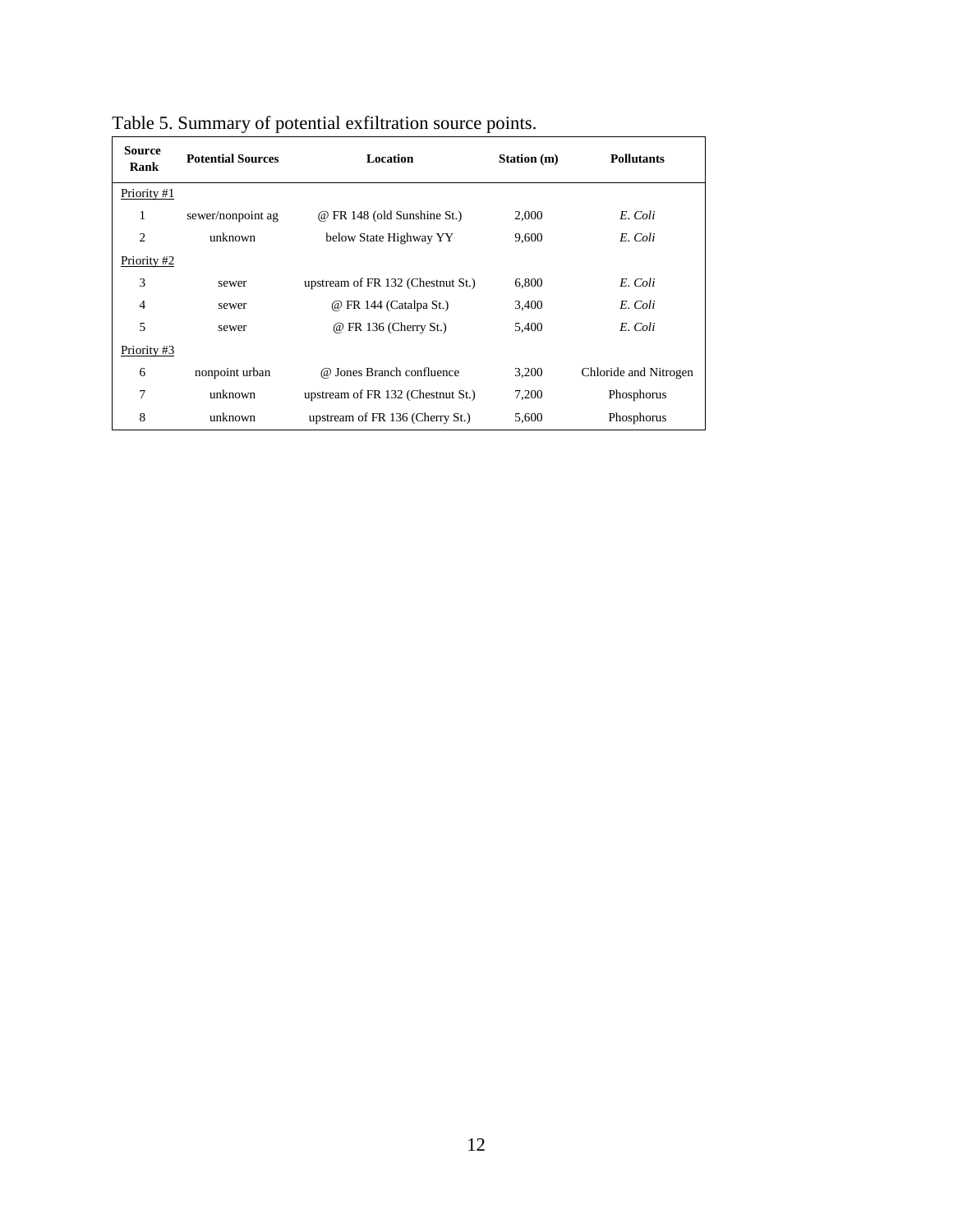**FIGURES**



Figure 1. Wilson Creek location within the James River Basin.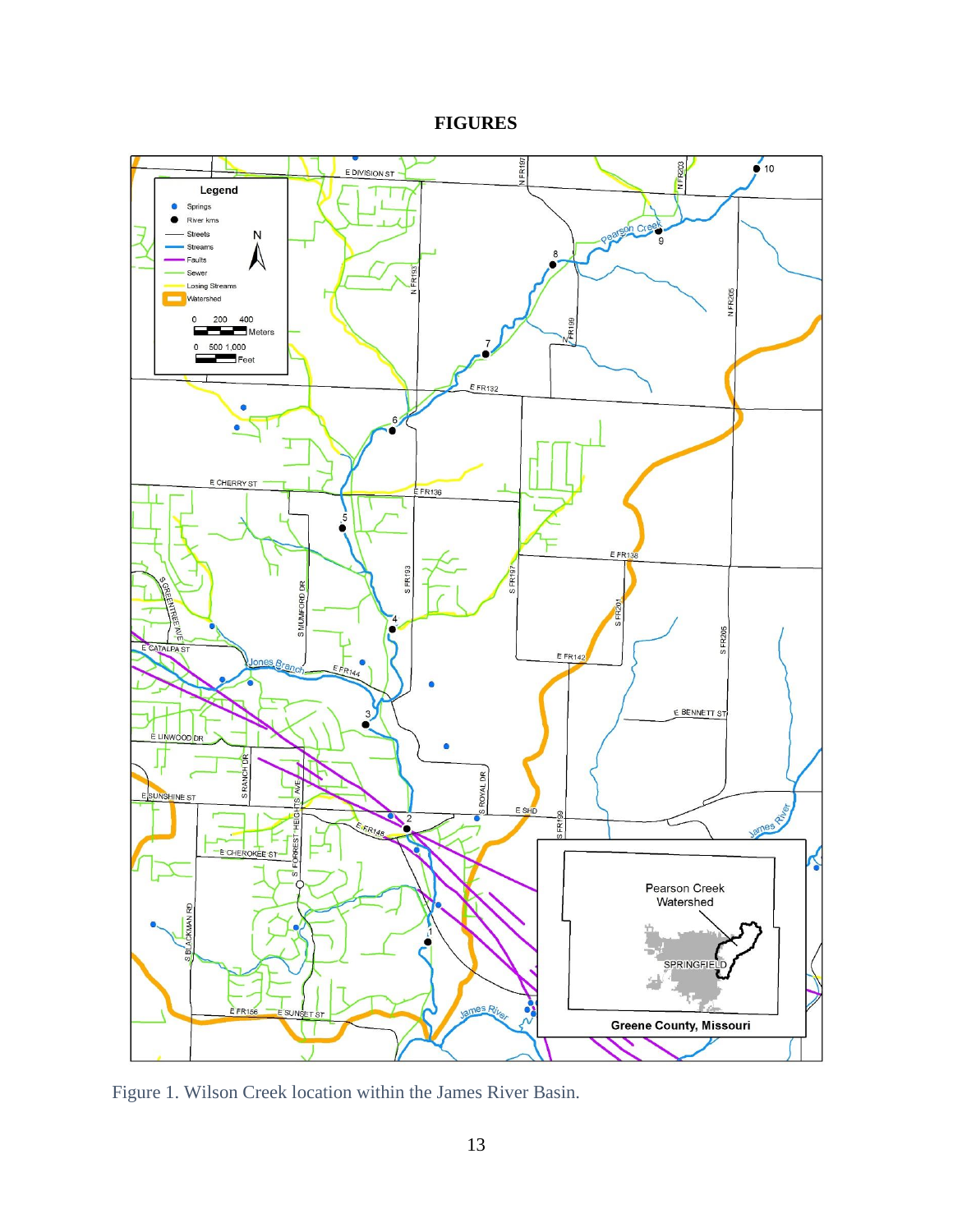





Figure 3. Discharge and gage height for November 10, 2017.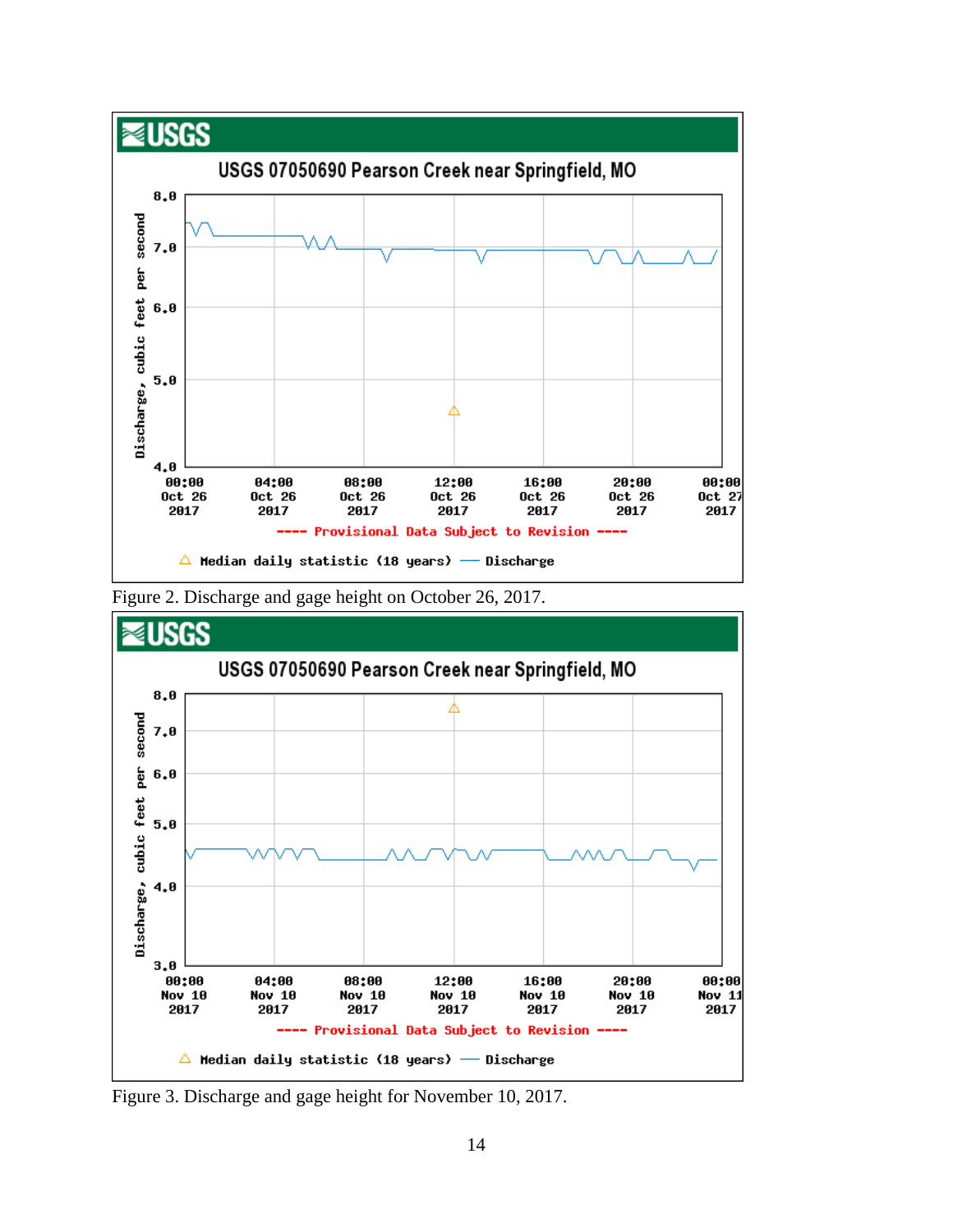

Figure 4. Downstream water parameter trends.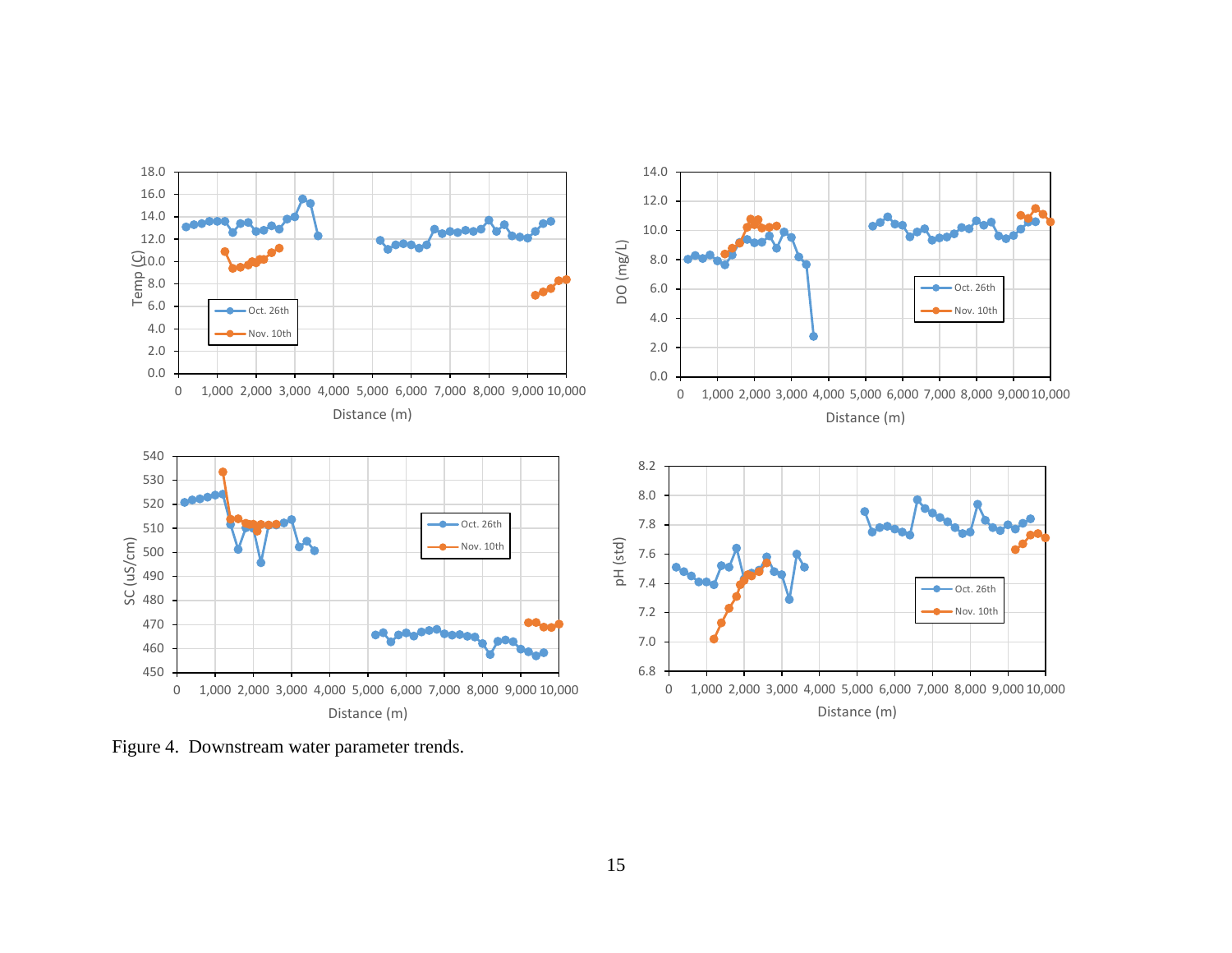

Figure 5. Downstream bacteria, chloride, and nutrient trends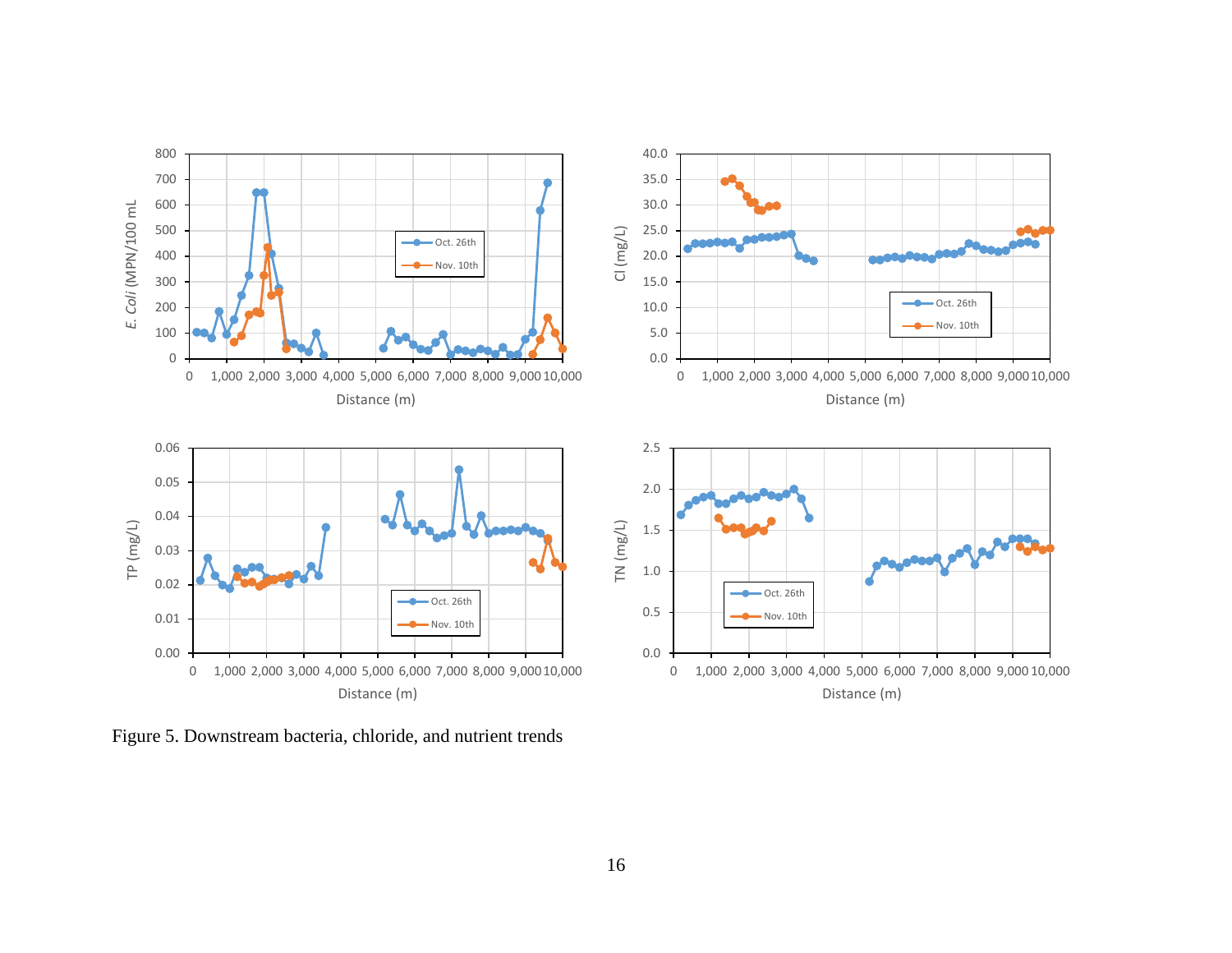| Sample<br>ID   | Site<br>ID | UTM Zone 15N<br>Northing m | UTM Zone<br>15N East m | Date       | Time  | Temp<br>$\mathsf{C}$ | <b>DO</b><br>mg/L | <b>SPC</b><br>uS/cm | pH  | <b>Total Coliform</b><br>MPN/100mL | Ecoli<br>MPN/100mL | <b>CI</b><br>mg/L | <b>TP</b><br>mg/L | <b>TN</b><br>mg/L |
|----------------|------------|----------------------------|------------------------|------------|-------|----------------------|-------------------|---------------------|-----|------------------------------------|--------------------|-------------------|-------------------|-------------------|
| $\mathbf{1}$   | 200        | 4,113,216.930              | 482,515.138            | 10/26/2017 | 9:53  | 13.1                 | 8.0               | 521                 | 7.5 | >2419.6                            | 104.3              | 21.5              | 0.021             | 1.69              |
| $\overline{2}$ | 400        | 4,113,295.358              | 482,612.465            | 10/26/2017 | 10:09 | 13.3                 | 8.3               | 522                 | 7.5 | >2419.6                            | 101.4              | 22.5              | 0.028             | 1.81              |
| 3              | 600        | 4,113,487.896              | 482,576.320            | 10/26/2017 | 10:22 | 13.4                 | 8.1               | 522                 | 7.5 | >2419.6                            | 82.0               | 22.5              | 0.023             | 1.86              |
| 4              | 800        | 4,113,670.701              | 482,528.539            | 10/26/2017 | 10:35 | 13.6                 | 8.3               | 523                 | 7.4 | >2419.6                            | 185.0              | 22.6              | 0.020             | 1.90              |
| 5              | 1,000      | 4,113,808.574              | 482,544.052            | 10/26/2017 | 10:42 | 13.6                 | 7.9               | 524                 | 7.4 | >2419.6                            | 95.9               | 22.8              | 0.019             | 1.92              |
| 6              | 1,200      | 4,114,003.342              | 482,546.964            | 10/26/2017 | 10:50 | 13.6                 | 7.7               | 524                 | 7.4 | >2419.6                            | 152.9              | 22.6              | 0.025             | 1.82              |
| $\overline{7}$ | 1,400      | 4,114,190.569              | 482,600.040            | 10/26/2017 | 10:59 | 12.6                 | 8.3               | 512                 | 7.5 | >2419.6                            | 248.1              | 22.8              | 0.024             | 1.82              |
| 8              | 1,600      | 4,114,385.237              | 482,568.336            | 10/26/2017 | 11:09 | 12.9                 | 8.8               | 511                 | 7.6 | 1,986.3                            | 325.5              | 21.6              | 0.025             | 1.88              |
| 9              | 1,800      | 4,114,546.143              | 482,493.232            | 10/26/2017 | 11:20 | 13.5                 | 9.4               | 510                 | 7.6 | >2419.6                            | 648.8              | 23.3              | 0.025             | 1.92              |
| 10             | 2,000      | 4,114,679.540              | 482,377.016            | 10/26/2017 | 9:41  | 12.7                 | 9.2               | 510                 | 7.4 | >2419.6                            | 648.8              | 23.3              | 0.022             | 1.88              |
| 11             | 2,200      | 4,114,875.810              | 482,411.339            | 10/26/2017 | 9:54  | 12.8                 | 9.2               | 496                 | 7.5 | >2419.6                            | 410.6              | 23.7              | 0.022             | 1.90              |
| 12             | 2,400      | 4,115,056.967              | 482,364.232            | 10/26/2017 | 10:06 | 13.2                 | 9.6               | 511                 | 7.5 | >2419.6                            | 275.5              | 23.7              | 0.022             | 1.96              |
| 13             | 2,600      | 4,115,239.469              | 482,302.883            | 10/26/2017 | 10:18 | 13.4                 | 9.2               | 501                 | 7.5 | 1,986.3                            | 62.7               | 23.9              | 0.020             | 1.92              |
| 14             | 2,800      | 4,115,386.826              | 482,222.010            | 10/26/2017 | 10:32 | 13.8                 | 9.9               | 512                 | 7.5 | 1,987.3                            | 59.1               | 24.1              | 0.023             | 1.90              |
| 15             | 3,000      | 4,115,479.418              | 482,054.726            | 10/26/2017 | 10:42 | 14.0                 | 9.5               | 514                 | 7.5 | >2419.6                            | 42.6               | 24.4              | 0.022             | 1.94              |
| 16             | 3,200      | 4,115,634.514              | 482,150.627            | 10/26/2017 | 10:55 | 15.6                 | 8.2               | 502                 | 7.3 | 1,732.9                            | 27.9               | 20.1              | 0.025             | 2.00              |
| 17             | 3,400      | 4,115,707.401              | 482,300.884            | 10/26/2017 | 11:56 | 15.2                 | 7.7               | 505                 | 7.6 | 1,986.3                            | 101.4              | 19.6              | 0.023             | 1.88              |
| 18             | 3,600      | 4,115,887.571              | 482,293.929            | 10/26/2017 | 12:03 | 12.3                 | 2.8               | 501                 | 7.5 | 1,553.1                            | 14.6               | 19.1              | 0.037             | 1.65              |
| 19             | 5,200      | 4,117,182.503              | 481,876.238            | 10/26/2017 | 12:44 | 11.9                 | 10.3              | 466                 | 7.9 | 228.2                              | 41.4               | 19.3              | 0.039             | 0.88              |
| 20             | 5,400      | 4,117,365.822              | 481,903.819            | 10/26/2017 | 11:19 | 11.1                 | 10.6              | 467                 | 7.8 | 517.2                              | 108.1              | 19.3              | 0.038             | 1.07              |
| 21             | 5,600      | 4,117,533.298              | 482,001.475            | 10/26/2017 | 11:29 | 11.5                 | 10.9              | 463                 | 7.8 | 686.7                              | 73.3               | 19.7              | 0.046             | 1.12              |
| 22             | 5,800      | 4,117,706.971              | 482.092.619            | 10/26/2017 | 11:47 | 11.6                 | 10.4              | 466                 | 7.8 | 579.4                              | 85.5               | 19.9              | 0.038             | 1.09              |
| 23             | 6,000      | 4,117,745.876              | 482,249.741            | 10/26/2017 | 11:58 | 11.5                 | 10.4              | 467                 | 7.8 | 579.4                              | 55.6               | 19.6              | 0.036             | 1.05              |
| 24             | 6,200      | 4,117,864.970              | 482,402.635            | 10/26/2017 | 12:09 | 11.2                 | 9.6               | 465                 | 7.8 | 547.5                              | 37.9               | 20.2              | 0.038             | 1.11              |
| 25             | 6,400      | 4,117,984.097              | 482,558.687            | 10/26/2017 | 12:18 | 11.5                 | 9.9               | 467                 | 7.7 | 648.8                              | 33.1               | 19.9              | 0.036             | 1.14              |
| 26             | 6,600      | 4,118,093.389              | 482,722.656            | 10/26/2017 | 13:30 | 12.9                 | 10.1              | 468                 | 8.0 | 613.1                              | 64.4               | 19.8              | 0.034             | 1.12              |
| 27             | 6,800      | 4,118,231.173              | 482,816.363            | 10/26/2017 | 13:39 | 12.5                 | 9.4               | 468                 | 7.9 | 547.5                              | 95.9               | 19.5              | 0.034             | 1.12              |

**APPENDIX All Water Quality Results**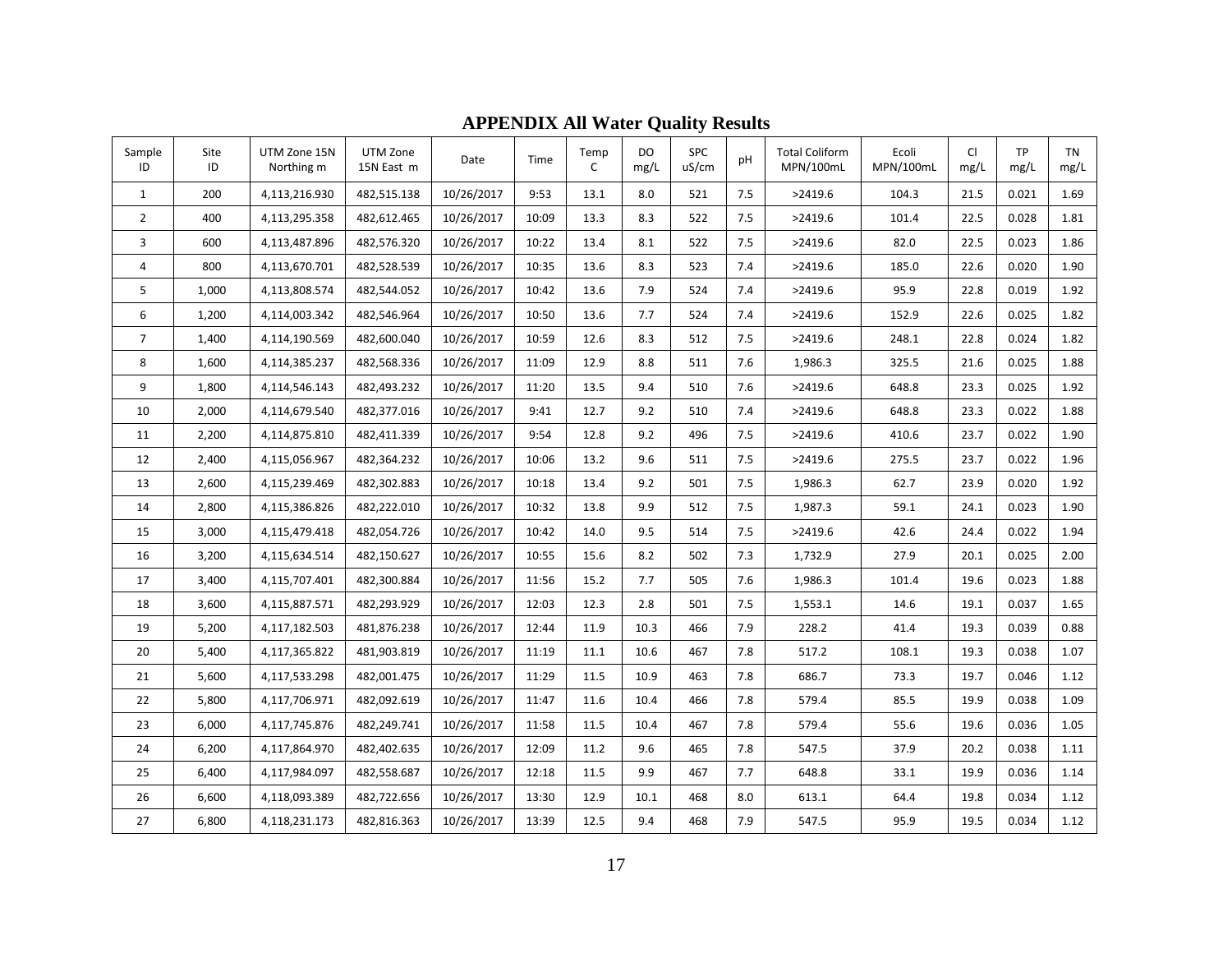| Sample<br>ID | Site<br>ID     | UTM Zone 15N<br>Northing m | UTM Zone<br>15N East m | Date       | Time  | Temp<br>C | DO<br>mg/L | SPC<br>uS/cm | pH  | <b>Total Coliform</b><br>MPN/100mL | Ecoli<br>MPN/100mL | CI<br>mg/L | <b>TP</b><br>mg/L | <b>TN</b><br>mg/L |
|--------------|----------------|----------------------------|------------------------|------------|-------|-----------|------------|--------------|-----|------------------------------------|--------------------|------------|-------------------|-------------------|
| 28           | 7,000          | 4,118,339.629              | 482,965.347            | 10/26/2017 | 13:49 | 12.7      | 9.5        | 466          | 7.9 | 721.5                              | 17.1               | 20.4       | 0.035             | 1.16              |
| 29           | 7,200          | 4,118,479.035              | 483,086.593            | 10/26/2017 | 13:58 | 12.6      | 9.6        | 466          | 7.9 | 1,119.9                            | 36.8               | 20.6       | 0.054             | 0.99              |
| 30           | 7,400          | 4,118,585.941              | 483,182.380            | 10/26/2017 | 14:06 | 12.8      | 9.8        | 466          | 7.8 | 1,732.9                            | 31.3               | 20.5       | 0.037             | 1.16              |
| 31           | 7,600          | 4,118,716.038              | 483,299.338            | 10/26/2017 | 14:15 | 12.7      | 10.2       | 465          | 7.8 | 1,299.7                            | 24.3               | 21.0       | 0.035             | 1.22              |
| 32           | 7,800          | 4,118,884.973              | 483,361.661            | 10/26/2017 | 14:24 | 12.9      | 10.1       | 465          | 7.7 | 1,299.7                            | 38.4               | 22.5       | 0.040             | 1.28              |
| 33           | 8,000          | 4,119,032.203              | 483,479.353            | 10/26/2017 | 14:33 | 13.7      | 10.7       | 462          | 7.8 | 1,732.9                            | 31.5               | 22.1       | 0.035             | 1.08              |
| 34           | 8,200          | 4,119,048.339              | 483,669.085            | 10/26/2017 | 13:09 | 12.7      | 10.4       | 458          | 7.9 | 1,119.9                            | 18.7               | 21.4       | 0.036             | 1.24              |
| 35           | 8,400          | 4,119,147.347              | 483,800.844            | 10/26/2017 | 13:34 | 13.3      | 10.6       | 463          | 7.8 | 1,553.1                            | 45.0               | 21.2       | 0.036             | 1.20              |
| 36           | 8,600          | 4,119,214.848              | 483,941.932            | 10/26/2017 | 13:46 | 12.3      | 9.6        | 464          | 7.8 | 727.0                              | 15.8               | 20.9       | 0.036             | 1.36              |
| 37           | 8,800          | 4,119,254.033              | 484,108.892            | 10/26/2017 | 13:54 | 12.2      | 9.4        | 463          | 7.8 | 2,419.6                            | 17.5               | 21.1       | 0.036             | 1.30              |
| 38           | 9,000          | 4,119,299.109              | 484,292.259            | 10/26/2017 | 14:01 | 12.1      | 9.7        | 460          | 7.8 | 1,046.2                            | 76.7               | 22.3       | 0.037             | 1.40              |
| 39           | 9,200          | 4,119,360.978              | 484,468.212            | 10/26/2017 | 14:08 | 12.7      | 10.1       | 459          | 7.8 | 1,553.1                            | 104.6              | 22.6       | 0.036             | 1.40              |
| 40           | 9,400          | 4,119,380.492              | 484,649.839            | 10/26/2017 | 14:16 | 13.4      | 10.6       | 457          | 7.8 | >2419.6                            | 579.4              | 22.9       | 0.035             | 1.40              |
| 41           | 9,600          | 4,119,511.555              | 484,792.379            | 10/26/2017 | 14:22 | 13.6      | 10.6       | 458          | 7.8 | >2419.6                            | 686.7              | 22.4       | 0.033             | 1.34              |
| 42           | <b>400 DUP</b> | 4,119,625.016              | 484,943.300            | 10/26/2017 | 10:12 | 13.3      | 8.3        | 522          | 7.5 | >2419.6                            | 107.1              | 22.7       | 0.022             | 1.84              |
| 43           | 2,200 DUP      | 4,114,875.810              | 482,411.339            | 10/26/2017 | 9:54  | 12.8      | 9.2        | 496          | 7.5 | >2419.6                            | 410.6              | 23.6       | 0.022             | 2.04              |
| 44           | 3,600 DUP      | 4,115,887.571              | 482,293.929            | 10/26/2017 | 12:03 | 12.6      | 3.1        | 499          | 7.5 | >2419.6                            | 25.0               | 19.1       | 0.042             | 1.65              |
| 45           | 5,600 DUP      | 4,117,533.298              | 482,001.475            | 10/26/2017 | 11:29 | 11.5      | 10.9       | 463          | 7.8 | 1,203.3                            | 72.3               | 19.5       | 0.041             | 1.12              |
| 46           | 6,800 DUP      | 4,118,231.173              | 482,816.363            | 10/26/2017 | 13:41 | 12.5      | 9.1        | 468          | 7.9 | 980.2                              | 90.6               | 20.2       | 0.036             | 1.11              |
| 47           | 8,400 DUP      | 4,119,147.347              | 483,800.844            | 10/26/2017 | 13:34 | 13.3      | 10.6       | 463          | 7.8 | 1,413.6                            | 45.0               | 20.8       | 0.035             | 1.26              |
| 48           | Blank 1        | <b>NA</b>                  | <b>NA</b>              | 10/26/2017 | 14:30 | <b>NA</b> | <b>NA</b>  | <b>NA</b>    | NA  | < 1.0                              | < 1.0              | 0.3        | 0.000             | 0.06              |
| 49           | 1,200          | 4,114,003.342              | 482,546.964            | 11/10/2017 | 9:12  | 10.9      | 8.4        | 533.4        | 7.0 | 1299.7                             | 65.7               | 34.6       | 0.022             | 1.65              |
| 50           | 1,400          | 4,114,190.569              | 482,600.040            | 11/10/2017 | 9:23  | 9.4       | 8.8        | 513.8        | 7.1 | 2419.6                             | 90.6               | 35.2       | 0.021             | 1.51              |
| 51           | 1,600          | 4,114,385.237              | 482,568.336            | 11/10/2017 | 9:33  | 9.5       | 9.1        | 513.9        | 7.2 | >2419.6                            | 172.3              | 33.8       | 0.021             | 1.53              |
| 52           | 1,800          | 4,114,546.143              | 482,493.232            | 11/10/2017 | 9:42  | 9.7       | 10.2       | 512.1        | 7.3 | 2419.6                             | 184.2              | 31.7       | 0.020             | 1.53              |
| 53           | 1,900          | 4,114,586.137              | 482,402.066            | 11/10/2017 | 9:46  | 10        | 10.8       | 511.6        | 7.4 | 1986.3                             | 178.9              | 30.5       | 0.020             | 1.45              |
| 54           | 2,000          | 4,114,679.540              | 482,377.016            | 11/10/2017 | 9:52  | 9.9       | 10.4       | 511.7        | 7.4 | >2419.6                            | 325.5              | 30.5       | 0.021             | 1.47              |
| 55           | 2,100          | 4,114,777.697              | 482,393.465            | 11/10/2017 | 9:59  | 10.2      | 10.8       | 508.8        | 7.5 | >2419.6                            | 435.2              | 29.1       | 0.021             | 1.49              |